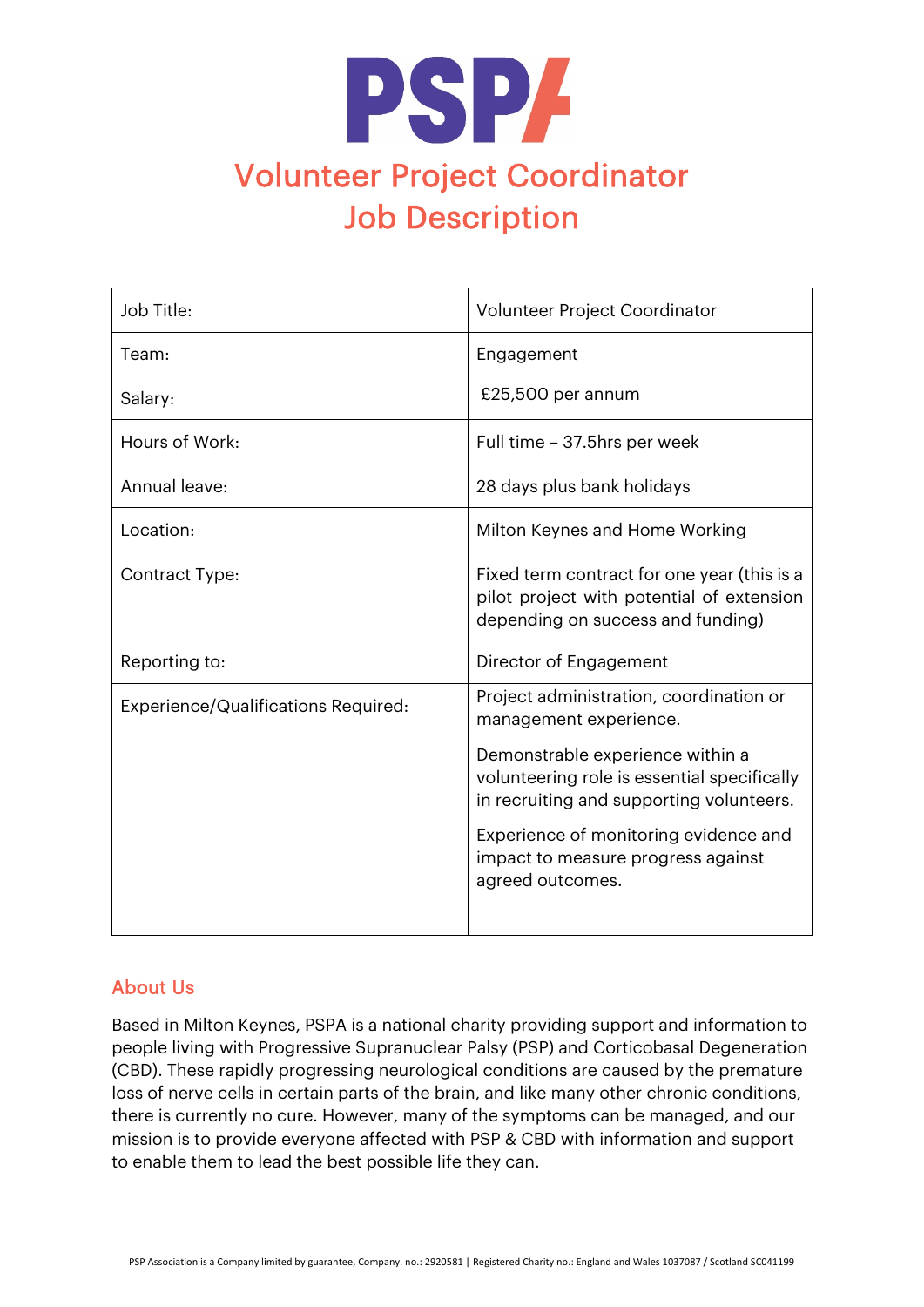Raising awareness of these conditions amongst health and social care professionals since 1994, we also fund research into diagnosis and treatments, relying almost entirely on voluntary donations.

PSPA have been successful in securing funding from Global Make Some Noise to implement a new service supporting families affected by PSP & CBD in their local area.

We are looking for a dynamic, experienced Volunteer Project Coordinator to lead this exciting new project. This is a pilot project with a one-year contract so you will need to be flexible, innovative, proactive and organised.

## Key Duties and Responsibilities

Reporting to the Head of Engagement you will:

Create an inclusive recruitment campaign and promote widely across the UK

Proactively recruit, select and induct volunteers onto the new service.

Manage volunteer applications, interviews and inductions.

Be the first point of contact for local people interested in becoming a PSPA Link Volunteer and respond through all channels e.g., phone, email, social media.

Support and supervise Link Volunteers to ensure they have a rewarding and highquality experience, including training, supervision, arranging team meetings and maintaining regular contact. It is important that volunteers have a great experience with PSPA.

Track volunteer appointments and ensure reports are submitted by volunteers in a timely manner and of the required standard.

Undertake regular monitoring and evaluation of the project plan to ensure it remains on track.

Supply volunteering data and evaluation for the Volunteer Link service to support funding bid writing and reporting. Report regularly on progress.

Travel across the UK will be necessary.

## Person Specification

|                                               | <b>Essential   Desirable</b> |
|-----------------------------------------------|------------------------------|
| Experience of project or programme management |                              |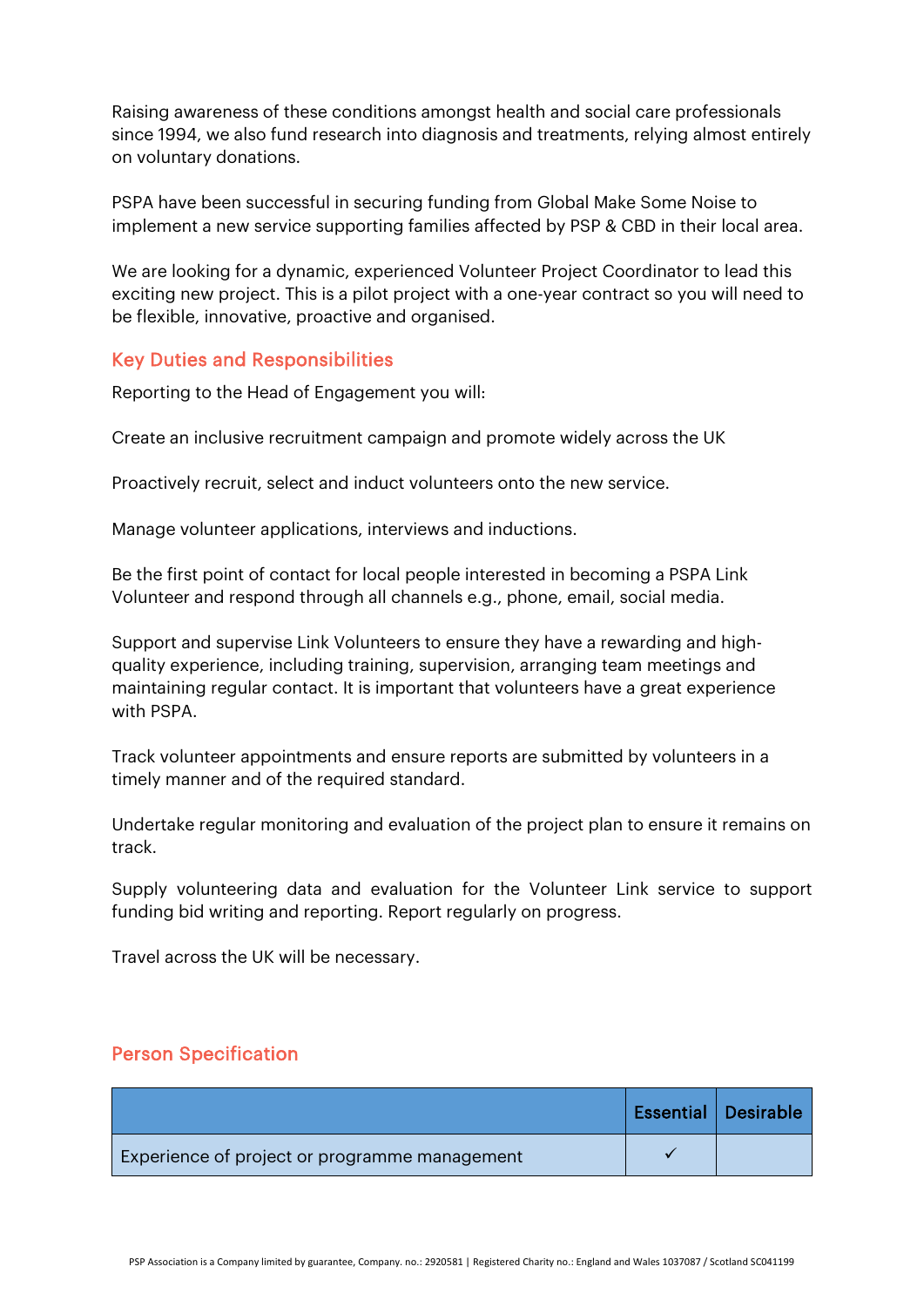| Understanding of the voluntary sector and good practice<br>surrounding volunteering involvement                                                |              |   |
|------------------------------------------------------------------------------------------------------------------------------------------------|--------------|---|
| Excellent<br>communication, organisational<br>and<br>time<br>management skills with the ability to effectively<br>meet<br>deadlines            | ✓            |   |
| Knowledge of safeguarding practices                                                                                                            | ✓            |   |
| Able to work effectively as part of a geographically dispersed<br>team.                                                                        |              |   |
| Excellent written and verbal communication skills with the<br>ability to communicate effectively to volunteers, including on<br>complex issues |              |   |
| Able to provide timely and accurate information on activities<br>and plans                                                                     | ✓            |   |
| A commitment to helping those affected by PSP and CBD                                                                                          | $\checkmark$ |   |
| Knowledge of PSP & CBD or other neuro-degenerative diseases                                                                                    |              | ✓ |
| Experience of analysing data and producing reports                                                                                             |              |   |
| The ability to build and maintain relationships                                                                                                | ✓            |   |
| Strong IT skills and experience with MS Office products                                                                                        |              | ✓ |
| Knowledge of a Database system                                                                                                                 |              |   |

## Corporate duties

- 1. Ensure you comply with Health and Safety and associated workplace legislation including GDPR, data protection and information security and management requirements.
- 2. Contribute fully to team and staff meetings.
- 3. Display a commitment to equal opportunities and inclusion.
- 4. Promote the vision and goals of PSPA within your team and other employees.
- 5. Work within the performance culture at PSPA to consistently achieve your targets and the objectives in your annual appraisal.